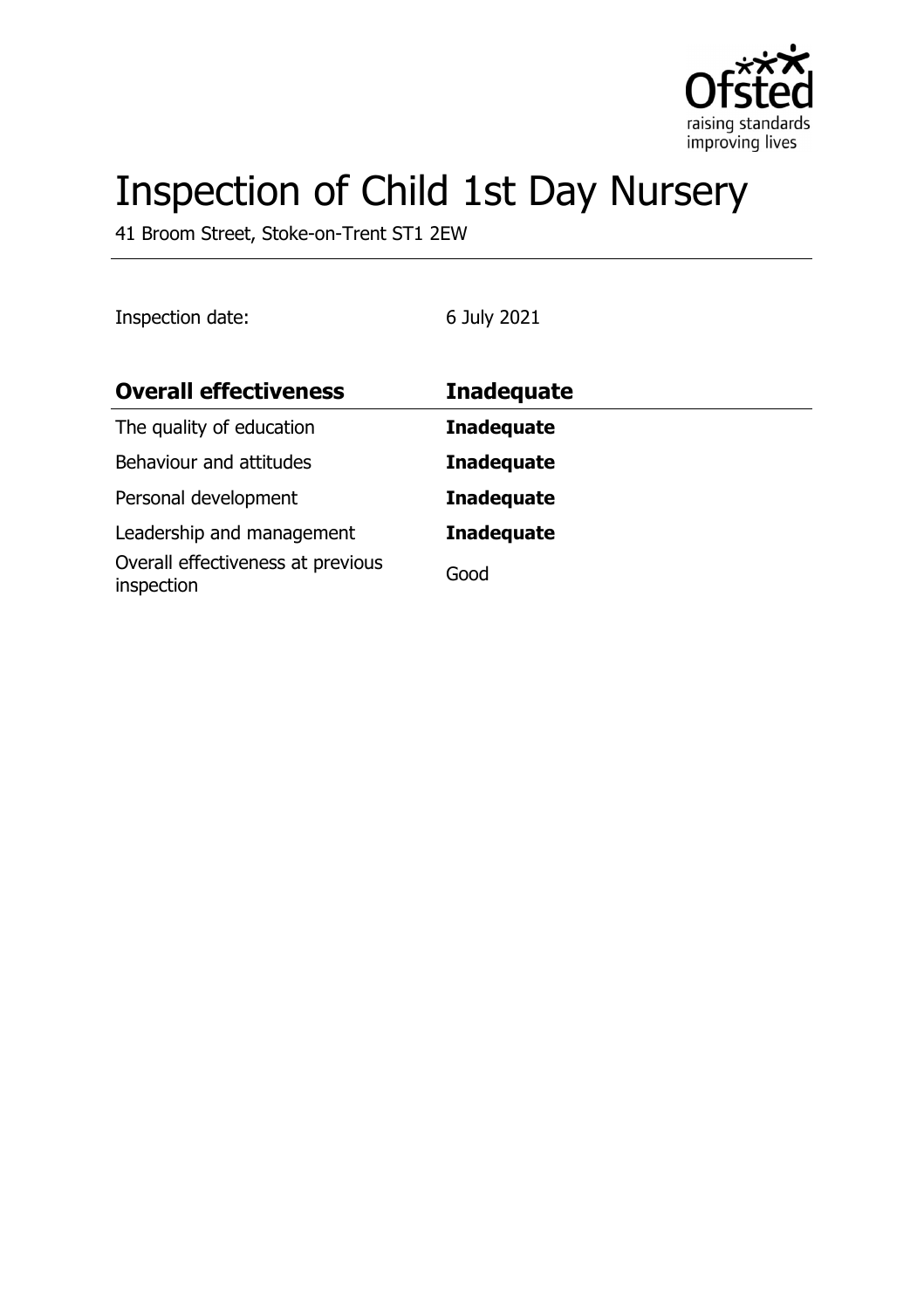

# **What is it like to attend this early years setting?**

#### **The provision is inadequate**

There are significant weaknesses across the setting. Managers and staff do not ensure that all children's individual needs are met. Children do not learn that some of their behaviours are unacceptable. This leads to a disorderly environment and some children become upset. Children frequently hit others and throw toys at them. They hide under a table when staff want them to sit down and swing on the door handle of the fire escape. This has a significantly negative impact on the wellbeing of children in the toddler room and the progress they make.

The provider's poor curriculum means children do not make the progress they should. The learning needs of children in the older pre-school room are not met well, this includes those with special educational needs and/or disabilities (SEND). Children are, generally, content and occupied. However, there are insufficient staff in the room to ensure that children engage in purposeful learning experiences. This means that children quickly lose interest and become restless. They are not challenged well or prepared for school.

Children are not protected from harm and their health is not prioritised. The area where babies sleep is not safe. Babies who wake from their sleep can leave their cots, and access a room with numerous hazards. This includes electric leads, cleaning products and open storage cupboards. Children's safety, health and wellbeing is compromised.

All children benefit from spending time outdoors in all weathers. Older children have the opportunity to experience forest school activities. They gain some independence, such as dressing themselves in waterproof clothing. Children talk about butterflies they have seen in the garden. They congratulate each other's accomplishments, such as managing to take their shoes off without help. Babies are supported by staff and form strong relationships. Babies giggle as they explore vinyl records fastened to the wall. Staff encourage this and interact with babies in a nurturing way.

### **What does the early years setting do well and what does it need to do better?**

- $\blacksquare$  The provider has failed to identify and address weaknesses in management and staff practice. The quality of the nursery has significantly declined. Children do not receive an acceptable quality of education.
- Although leaders have addressed some recent actions, they have failed to act effectively on all weaknesses. They have not identified all risks to children. Leaders do not ensure that staff complete effective risk assessments relating to hygiene. This has resulted in the levels of hygiene at the nursery being poorly maintained. The areas children use and play in are not clean. Children's health is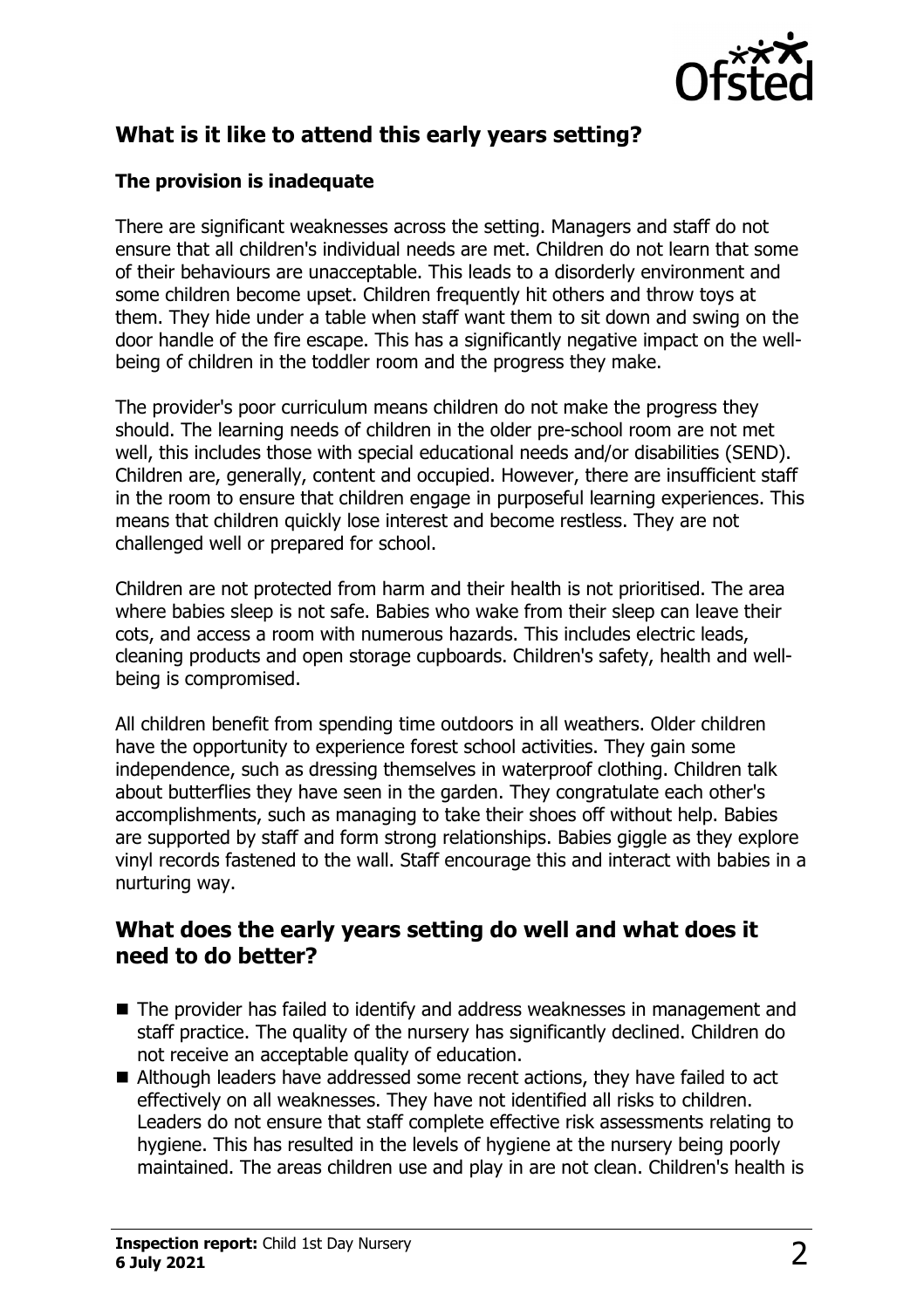

not prioritised. Although they have considered some effective ways to minimise the spread of infection relating to the COVID-19 (coronavirus) pandemic, cleaning routines are insufficient. Some surfaces that staff and children touch regularly are not cleaned.

- $\blacksquare$  Leaders have not identified that the room where babies sleep is unsuitable. Babies are not safe when they are in this room and unsupervised by staff. Staff cannot guarantee that they are aware when a child has left their cot. This means that babies can freely explore the room and be exposed to considerable risk of injury.
- Leaders do not ensure that all written records are completed for the safe and effective management of the nursery. Documents for staff to use relating to risk assessments, records of concerns about children and the actions taken are not sufficiently completed. This does not keep children safe.
- $\blacksquare$  Although the manager monitors staff this has not been effective in identifying and addressing weak areas of staff practice. The quality of teaching is variable and children do not consistently receive good teaching and learning experiences. Staff working with babies have a stronger understanding of how to support their learning. Babies confidently explore the well-planned learning environment. They eagerly crawl after a ball and are motivated to pull themselves up to a standing position. They use their senses to learn about their immediate environment. Children in the younger pre-school room concentrate and solve problems as they balance objects to build bridges. However, the provision for children in the toddler room and older pre-school room is poor.
- Staff do not have a high expectation of children's behaviour and do not help them to learn about boundaries. They fail to help children learn how to use resources with care. Staff do not help children learn to manage their feelings and behaviour or consistently provide them with positive role models. On occasion, some staff use an aggressive tone of voice when they speak to children. As result, children do not always behave well.
- $\blacksquare$  The provider does not ensure that staffing arrangements in the older pre-school room meet the needs of all children, including those with SEND. Although ratios are met, the number of staff is insufficient to provide all children with the support they need to receive quality learning experiences. Additional funding is available to support children with SEND, however leaders have decided not to use this. Staff know what they need to do to support children with SEND but cannot implement the targeted teaching due to insufficient staffing levels. This has a negative impact on the progress that older pre-school children and those with SEND make.
- Overall, staff know children well, however, not all staff use their observations of children to help them to build on what they know and can do. Staff working in the toddler room do not prioritise the learning on the areas that children most need. They do not give children the opportunity to help with dressing themselves to support their independence.
- $\blacksquare$  The manager and staff work closely with parents. This helps staff to gather information about children's interests. They regularly talk to parents to exchange information about children's achievements. Parents report they are happy with the care their children receive.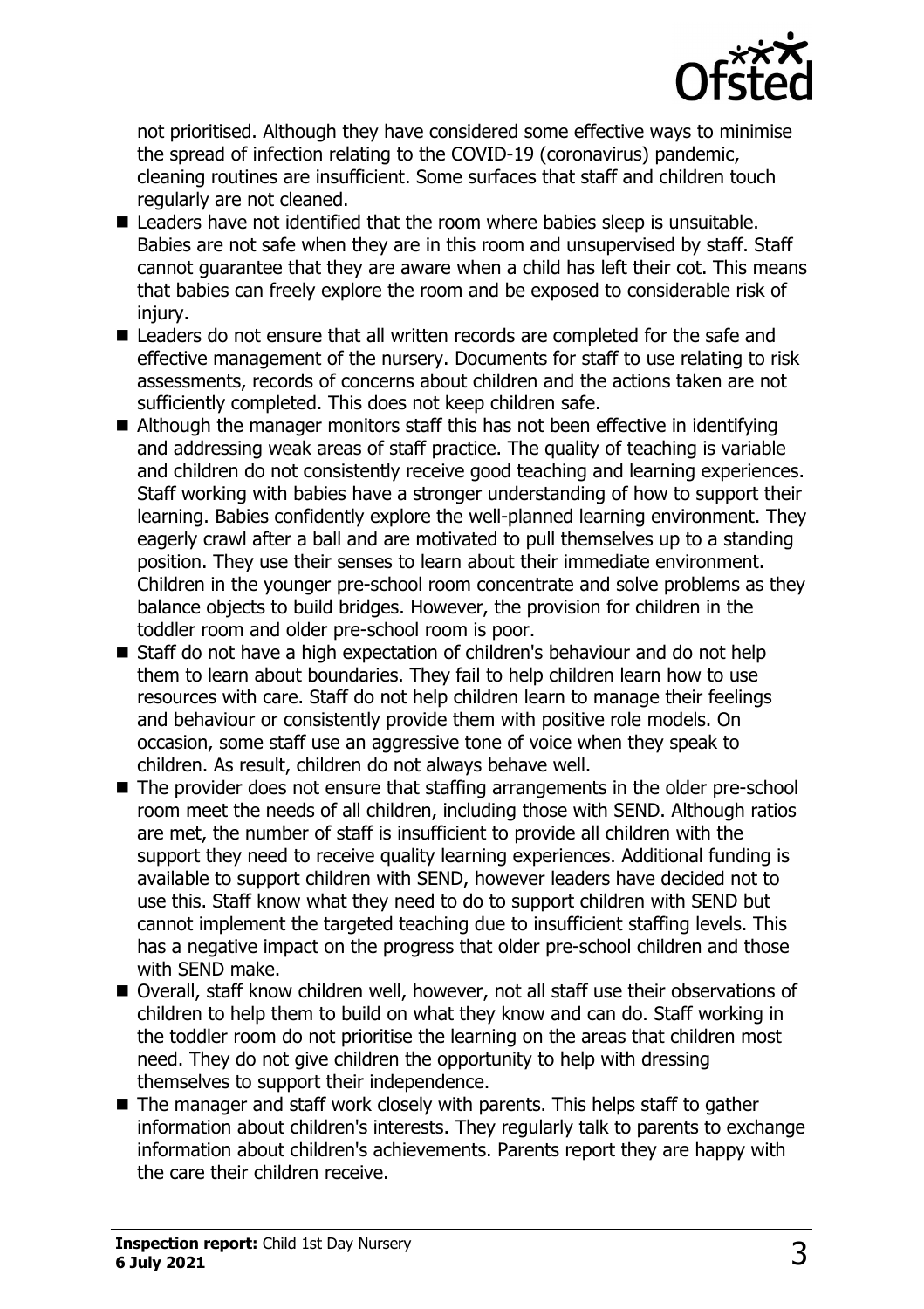

# **Safeguarding**

The arrangements for safeguarding are not effective.

Although the safeguarding policy has recently been updated, leaders and staff do not ensure this is implemented effectively. This leaves children vulnerable and at potential risk of harm. The manager, who is also the designated safeguarding lead, has not ensured timely action is taken to refer safeguarding concerns about children to external agencies without delay. In addition, some staff do not know how to escalate and report concerns for themselves. Children's safety is not prioritised. The manager and staff do not keep accurate written records relating to concerns about children. Information is missing and there is no clear record of what action was taken and when. Children are not adequately protected from harm. Risk management is ineffective within the setting. Leaders fail to ensure that staff complete necessary checks to identify and eliminate all potential risks to children and babies. This puts children at significant risk of harm. There are appropriate recruitment procedures in place for new staff to ensure they are suitable to work with children.

## **What does the setting need to do to improve?**

#### **The provision is inadequate and Ofsted intends to take enforcement action.**

|                                                                                                                                                                                 | Due date   |
|---------------------------------------------------------------------------------------------------------------------------------------------------------------------------------|------------|
| implement the safeguarding policy to<br>ensure concerns about children are<br>reported to the agencies with statutory<br>responsibilities without delay                         | 06/08/2021 |
| ensure all staff know how to report<br>concerns to the agencies with statutory<br>responsibilities for child protection, if<br>they are worried about children in their<br>care | 06/08/2021 |
| implement effective risk assessments<br>relating to hygiene and safety to ensure<br>indoor spaces are safe and clean for<br>children to use                                     | 06/08/2021 |

#### **We will issue a Welfare Requirements Notice requiring the provider to:**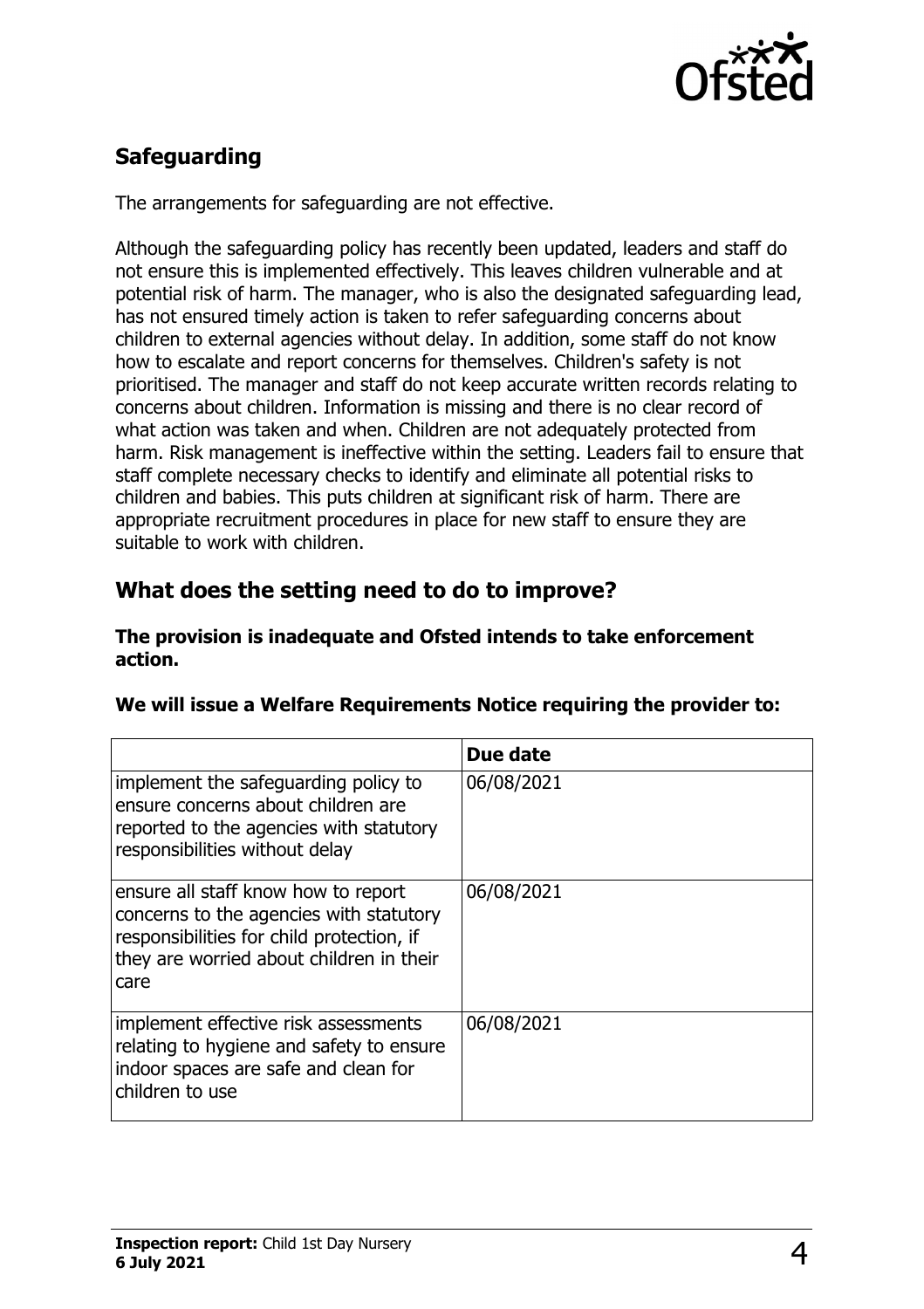

| ensure records which are kept for the<br>safe and efficient management of the<br>setting are fully completed, particularly<br>records relating to risk assessments and<br>concerns about children. | 06/08/2021 |
|----------------------------------------------------------------------------------------------------------------------------------------------------------------------------------------------------|------------|
|                                                                                                                                                                                                    |            |

#### **To meet the requirements of the early years foundation stage and Childcare Register the provider must:**

|                                                                                                                                                               | Due date   |
|---------------------------------------------------------------------------------------------------------------------------------------------------------------|------------|
| implement effective monitoring and<br>professional develop for staff to identify<br>and address weak areas of practice, and<br>raise teaching to a good level | 06/10/2021 |
| ensure that all staff know how to<br>effectively manage the behaviour of<br>children and do so in an appropriate way                                          | 06/10/2021 |
| ensure staffing arrangements in the pre-<br>school room meet the needs of all<br>children, especially those with SEND                                         | 06/10/2021 |
| implement an ambitious curriculum that<br>helps children to build on what they<br>know and can do, in order for them to<br>make good progress                 | 06/10/2021 |
| use information gained from<br>observations of children's achievements,<br>to plan and implement learning<br>experiences that challenge all children.         | 06/10/2021 |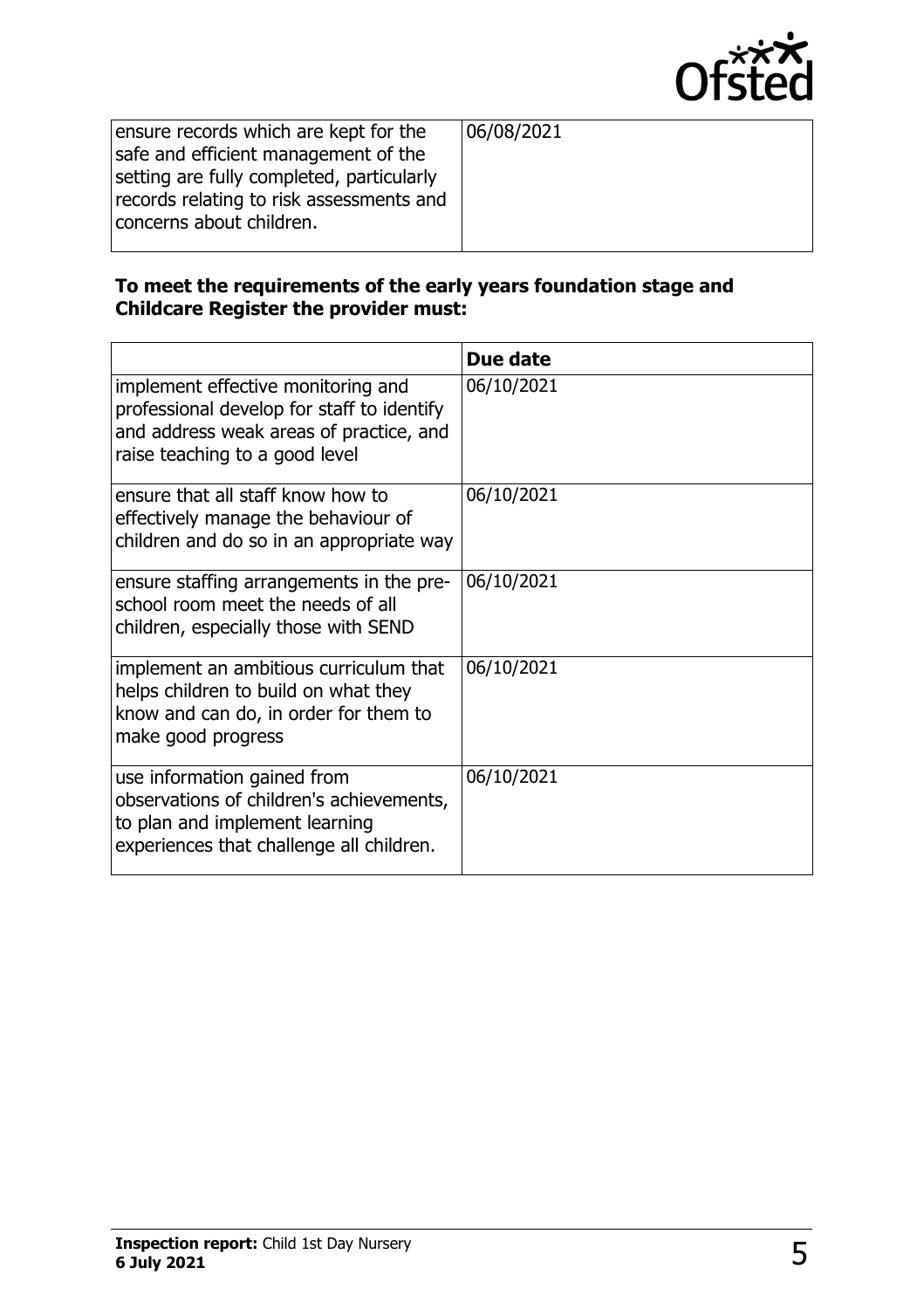

| <b>Setting details</b>                         |                                                                                      |
|------------------------------------------------|--------------------------------------------------------------------------------------|
| Unique reference number                        | EY396797                                                                             |
| <b>Local authority</b>                         | Stoke-on-Trent                                                                       |
| <b>Inspection number</b>                       | 10199037                                                                             |
| <b>Type of provision</b>                       | Childcare on non-domestic premises                                                   |
| <b>Registers</b>                               | Early Years Register, Compulsory Childcare<br>Register, Voluntary Childcare Register |
| Day care type                                  | Full day care                                                                        |
| Age range of children at time of<br>inspection | $0$ to 4                                                                             |
| <b>Total number of places</b>                  | 119                                                                                  |
| Number of children on roll                     | 121                                                                                  |
| Name of registered person                      | CHILD 1ST (STOKE) LTD                                                                |
| Registered person unique<br>reference number   | RP529148                                                                             |
| Telephone number                               | 01782 911919                                                                         |
| Date of previous inspection                    | 5 May 2017                                                                           |

## **Information about this early years setting**

Child 1st Day Nursery registered in 2009. The nursery opens from Monday to Friday all year round from 7.30am until 6pm. The nursery employs 18 members of childcare staff. Of these, four hold an early years qualification at level 5, 12 hold a qualification at level 3 and two hold a qualification at level 2. The nursery receives funding to provide free early education for two-, three- and four-year-old children.

#### **Information about this inspection**

#### **Inspectors**

Anne Dyoss Johanna Holt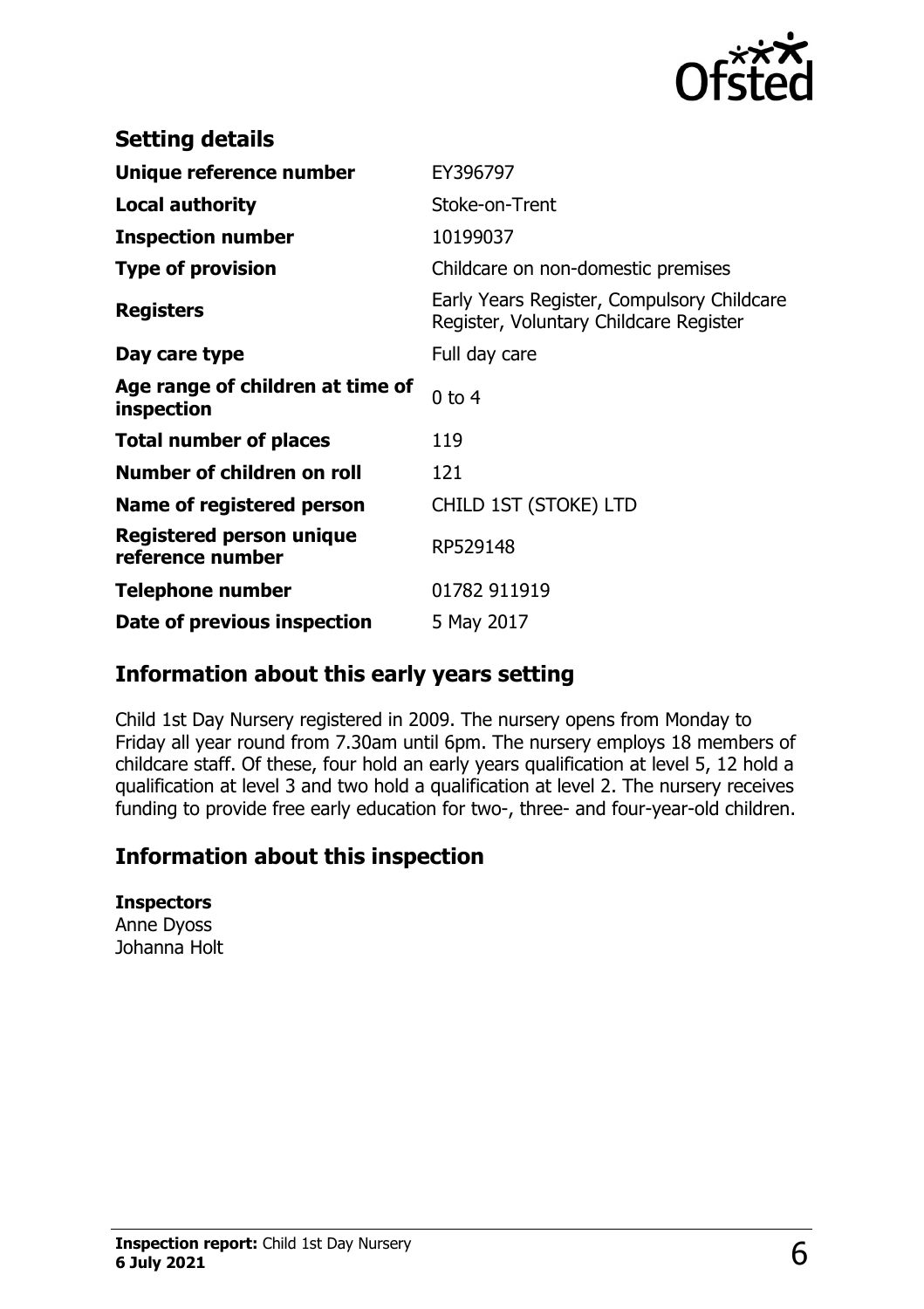

#### **Inspection activities**

- $\blacksquare$  This was the first routine inspection the setting received since the COVID-19 (coronavirus) pandemic began. Inspectors discussed the impact of the pandemic with the setting and have taken that into account in their evaluation of the setting.
- $\blacksquare$  The inspection was completed following a risk assessment of concerns received about the setting.
- $\blacksquare$  The manager and the inspectors completed a learning walk together to discuss the curriculum and how this is implemented.
- $\blacksquare$  The inspectors observed teaching practices and considered the impact these have on children's learning.
- $\blacksquare$  The inspector completed a joint observation with the manager and evaluated the quality of teaching and learning.

We carried out this inspection under sections 49 and 50 of the Childcare Act 2006 on the quality and standards of provision that is registered on the Early Years Register. The registered person must ensure that this provision complies with the statutory framework for children's learning, development and care, known as the early years foundation stage.

If you are not happy with the inspection or the report, you can [complain to Ofsted](http://www.gov.uk/complain-ofsted-report).